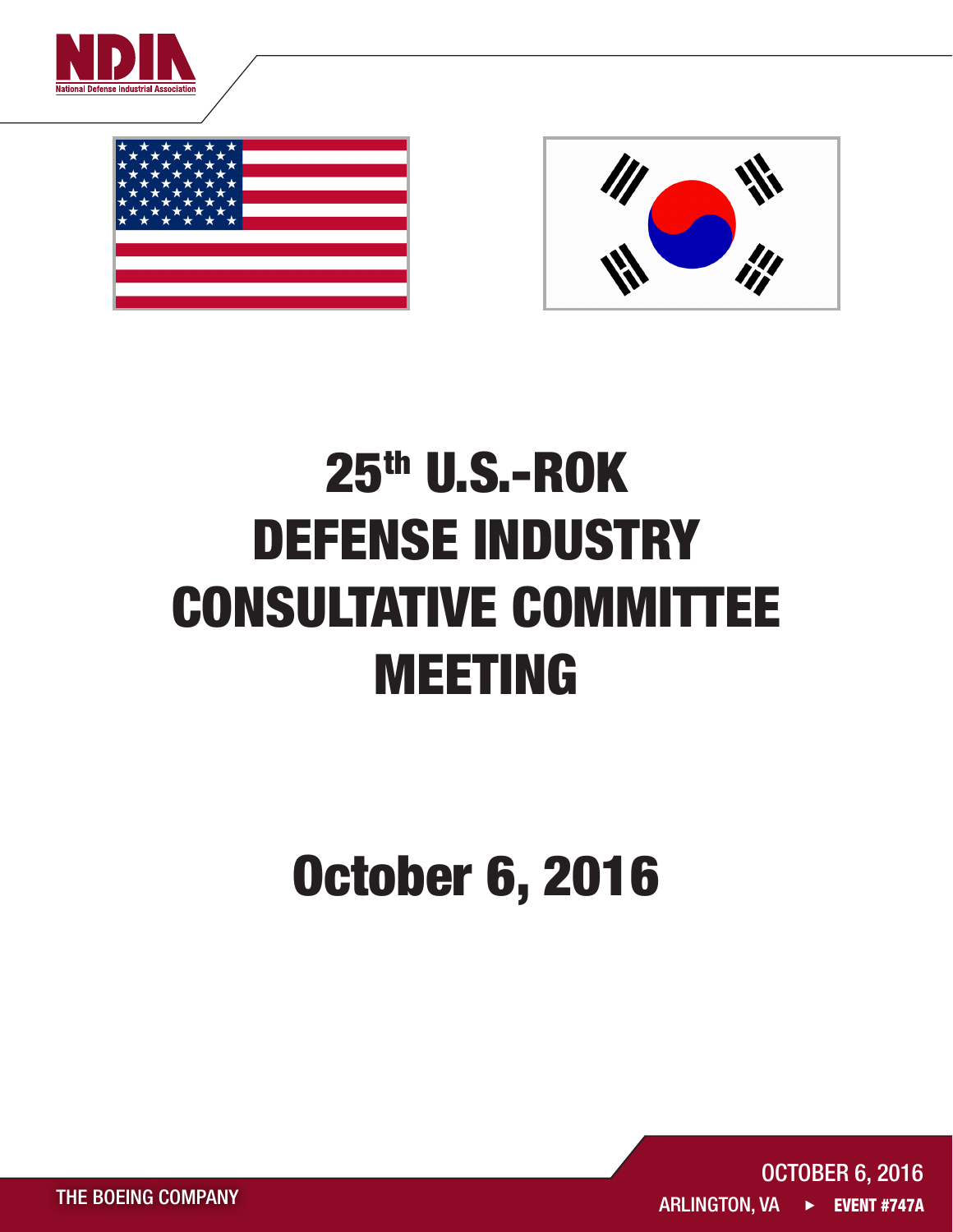### THURSDAY, OCTOBER 6

- 8:30 am Registration and Networking
- 9:30 am WELCOME REMARKS, OPENING COMMENTS & INTRODUCTION
	- ► Lt Gen Jeffrey B. Kohler, USAF (Ret), *U.S. DICC Co-Chairman*
	- ► LTG (Ret) Kim, Young Hoo, *Executive Vice Chairman, Korea Defense Industry Association; ROK DICC Co-Chairman*
- 9:40 am SESSION ONE: REVIEW OF PAST DICC ACTION ITEMS
	- ► Lt Gen Jeffrey B. Kohler, USAF (Ret), *U.S. DICC Co-Chairman*
	- ► LTG (Ret) Kim, Young Hoo, *Executive Vice Chairman, Korea Defense Industry Association; ROK DICC Co-Chairman*

#### 9:50 am SESSION TWO: ROK & U.S. GOVERNMENT UPDATES

#### *PART 1: U.S. Government*

#### KEYNOTE ADDRESS

► Mr. Matthew Warren, *Director, International Armaments Cooperation, Office of the Under Secretary of Defense for Acquisition, Technology and Logistics United States Department of Defense* 

#### DoD'S CURRENT REQUIREMENTS FOR FOREIGN COMPARATIVE TESTING AND PROGRESS MADE BY KOREAN PRODUCTS IN THE PROGRAM

► Col (S) Sean Bradley, USAF, *Director, Comparative Technology Office (OUSD AT&L), Foreign Comparative Test Program* 

#### EXPORT CONTROL REFORM UPDATE AND RE-EXPORT CONSIDERATIONS

- ► Mr. Michael Vaccaro, *Director, Office of Strategic Industries and Economic Security, U.S. Department of Commerce*
- 11:25 am Networking Break
- 11:45 am *PART 2: ROK Government*

#### ROK OFFSET PROGRAM POLICY

- ► Lt.Col. Koo, Jae Young, *Deputy Director, Defense Acquisition Program Administration (DAPA)*
- 12:30 pm Networking Luncheon